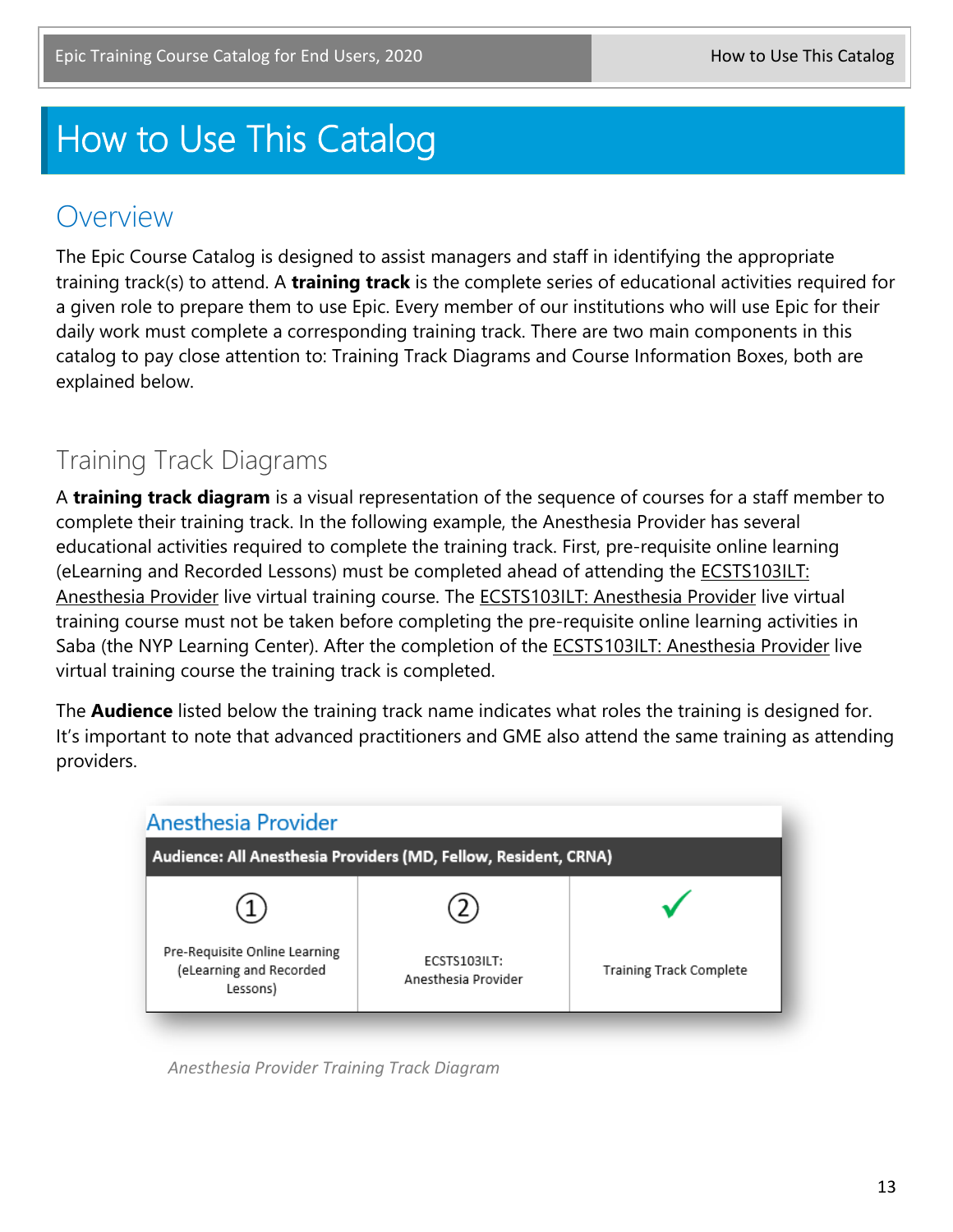## Course Information Boxes

You learned that training track diagrams outline all of the steps learners must complete in order to be fully trained on Epic for their role and to receive access to the system. The Course Catalog also includes **Course Information Boxes** which provide additional detail on each course offered, including a description, course length, and the online learning pre-requisites for the course. In the following example, the Anesthesia Provider Course Information Box specifies the following key details:

- **Course ID**: This ID corresponds to the course in the Saba Learning Management System; it assists you in finding the course when using the search or filters available in Saba.
- **Course Length**: The course length specifies the length of the live virtual training course.
	- o Note: This does not account for the length of pre-requisite online learning (eLearning and Recorded Lessons) (see Online Learning Length below).
- **Online Learning Length (eLearning and Recorded Lessons)**: The online learning length specifies the length of all pre-requisite online learning activities (eLearning and Recorded Lessons) that must be completed before attending the live virtual training course.
- **Course Description**: The description below Course Length provides key topics taught during the live virtual training course.